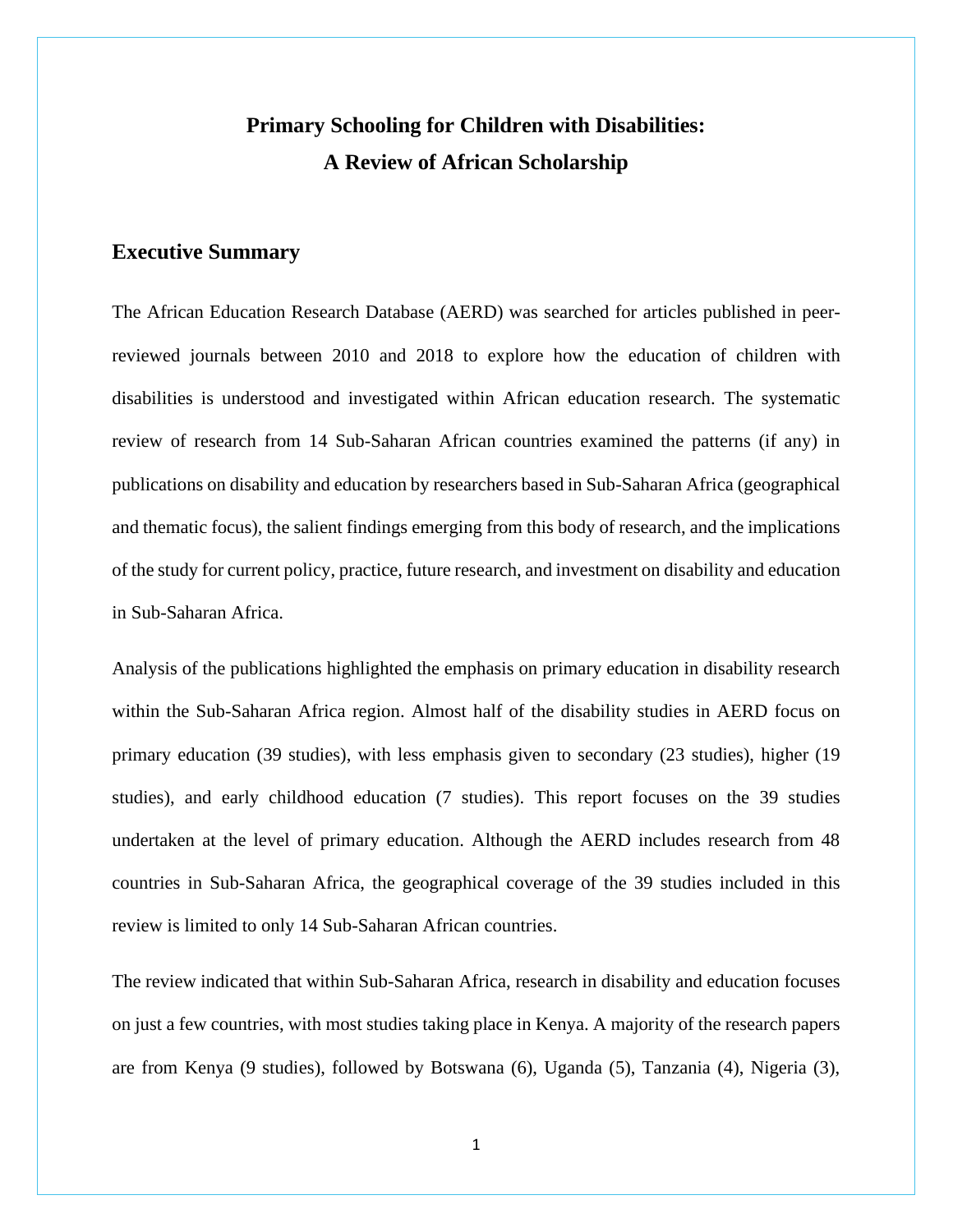Ghana (3), and Lesotho (2). Out of the 39 studies, 14 were written by authors based in Sub-Saharan Africa. In comparison, the remaining 25 studies were authored through collaborations with nonacademic organizations or with researchers based outside of the region. In half of the countries, no research was carried out by Sub-Saharan-Africa-based academics. A total of 64 percent of the research studies were conducted via research affiliations with United Kingdom (43 percent), Australia, the United States, and Canada.

The 39 studies reviewed were grouped under three main themes:

- 1. **Testing efficacy of specific interventions (6 studies)**—Studies in this theme focused on interventions to support the learning of children with disabilities in primary mainstream and special schools. Four out of six studies were conducted in special schools, five focused mostly on hearing impairment, and five were concerned with measuring reading, language, and literacy using quantitative methods. The review highlights the complicating effects of bilingual literacy in Sub-Saharan Africa, which need to be addressed to support a richer experience of inclusion for children with disabilities. The absence of student voices and perspectives in these interventions was notable.
- 2. **Implementation of inclusive education (28 studies)**—This theme had the largest number of studies and focused on understanding how inclusive education can become a reality in Sub-Saharan Africa contexts. Most studies (15) focused on teacher training for implementing inclusive education, followed by understanding the attitudes, beliefs, and experiences of different stakeholders (12 studies) such as parents, family/community,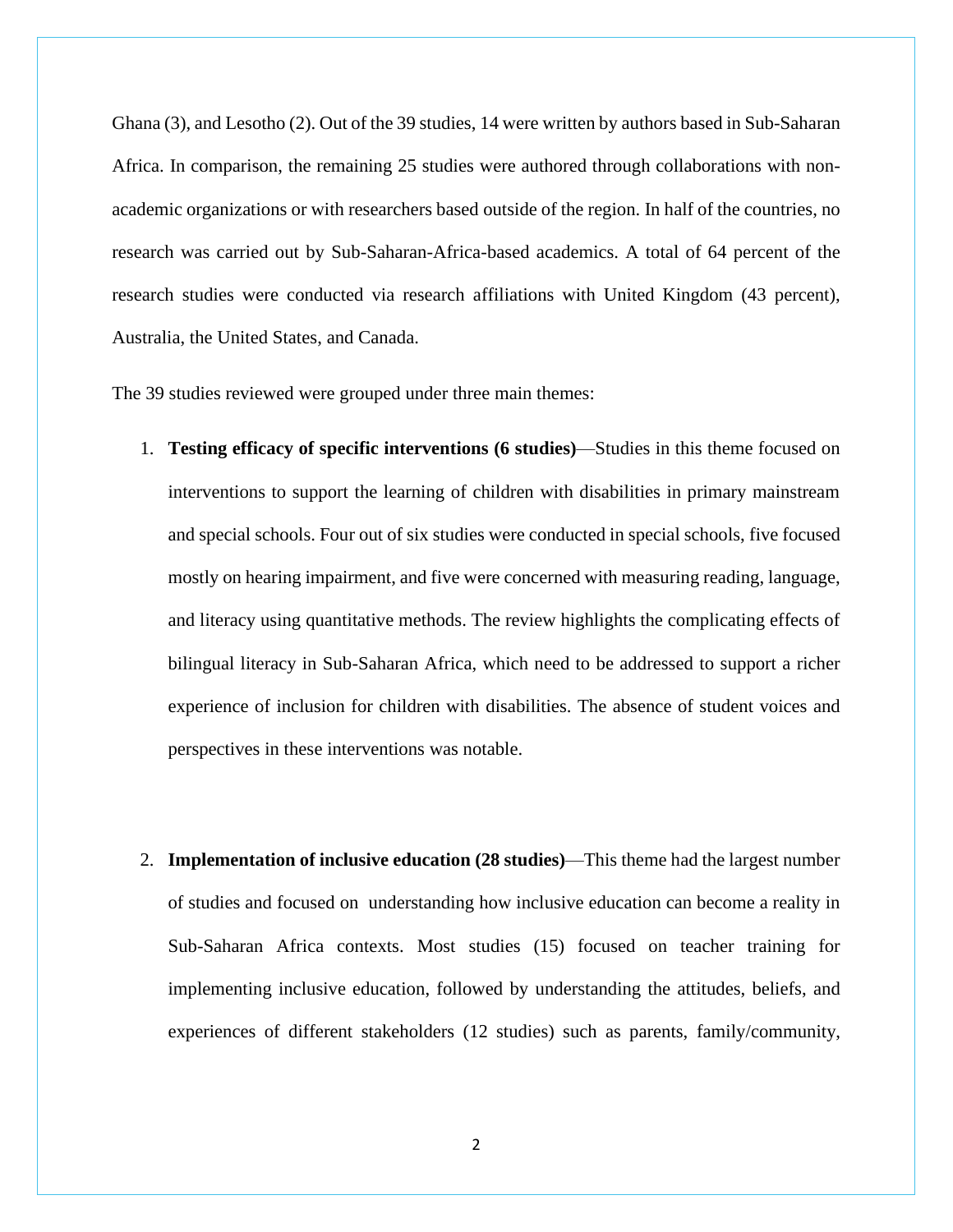teachers, and children with disabilities. Only one study examined the learning outcomes of children with disabilities as compared to their nondisabled peers.

Analysis of the studies highlight the clear need for contextualizing inclusive education in local, national, and regional realities. Many of the studies noted that cultural context, local belief systems, and historical developments have informed attitudes and beliefs about disability and/or inclusive education among stakeholders. Some studies underscore the role of colonialism in shaping educational practices and policies and explicitly promote a decolonizing and post-colonial approach to inclusive education, highlighting the importance of engaging within the African context—local belief systems, cultural concepts, and national education systems.

Eight studies in this category employed quantitative methods. Three studies mostly performed a secondary analysis on existing large-scale datasets. The remainder of the studies (including one mixed-methods study) focused on measuring attitudes (parents' and teachers'), knowledge, practices, and the training of teachers in inclusion concepts. The research concluded that increased knowledge and formal training about disability and/or inclusive education improved parents' or teachers' knowledge, skills, and willingness to include children with disabilities.

Nineteen studies used qualitative methods, focusing on attitudes and interactions between multiple participants (children, parents, teachers, and communities) in implementing inclusive education. The review noted the disproportionate skew toward teachers as primary participants in these studies.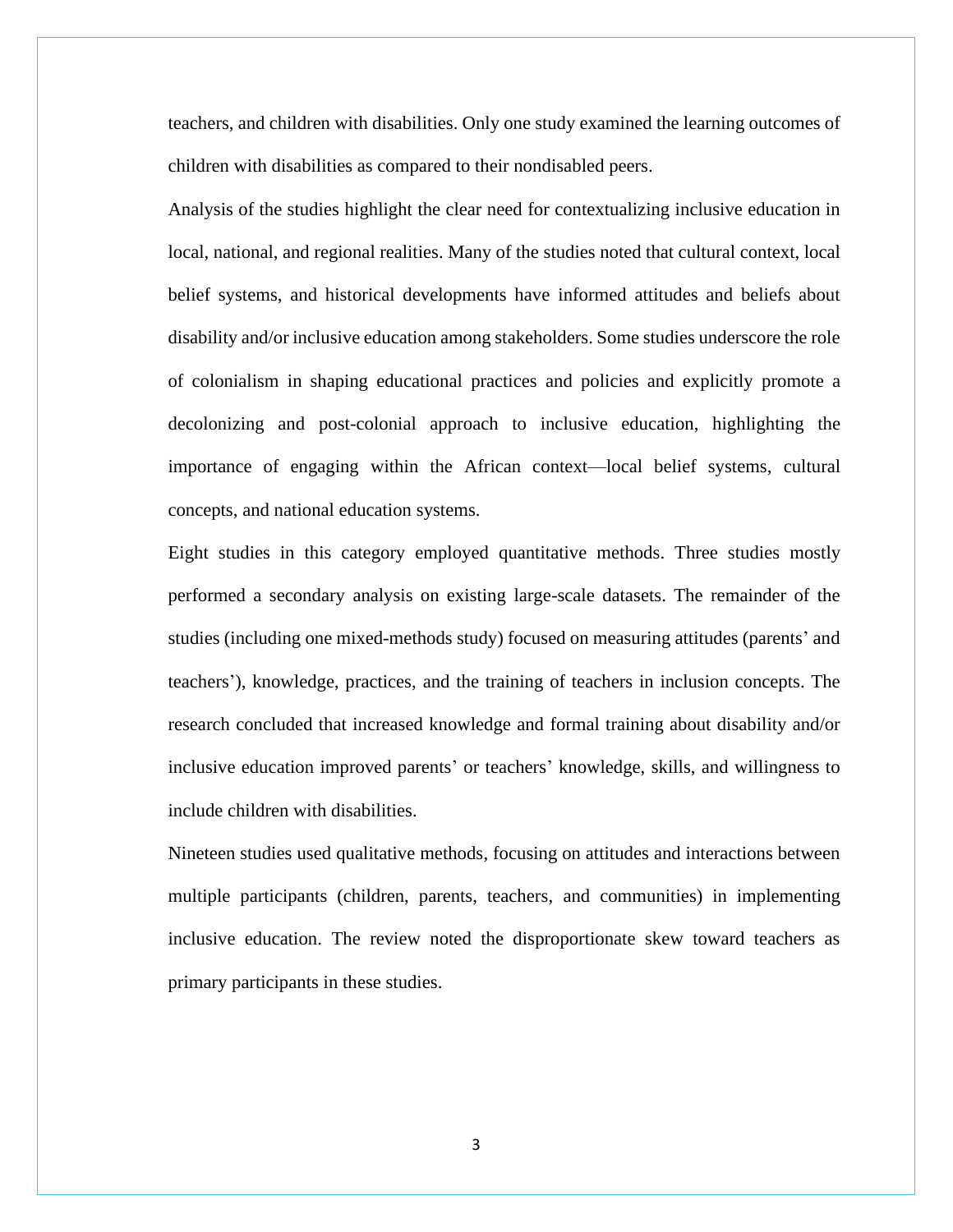3. **Policy Reviews—**The four studies under this theme traced the development of international thinking on inclusive education and regional and in-country developments. These reviews showed that inclusive education is far from a reality because enrollment and progression for children with disabilities continue to be low despite the government's adoption of inclusive education policies.

Studies reviewed under this theme noted that practical, contextualized knowledge and the local context should inform inclusive education policies for schools, teachers, and decisionmakers. Economic and social policies should respond to the realities in which inclusive education policies are implemented, thereby adopting a "holistic approach" to inclusive education. Research shows the need for greater regional knowledge sharing of national inclusive education policies and approaches, an increased exchange of knowledge from communities and research evidence to policymakers, and improved monitoring and evaluation of policies to keep implementation on track.

## **Recommendations:**

1. **Develop a contextualized understanding of inclusive education**. A recurrent issue in these research studies is the confusion and lack of clarity around inclusive education, which is further complicated by disconnected policy ambitions and the practical realities of implementation. Research studies highlight the rejection of medical and social models of disability, noting the challenges of applying the terminology and concepts of disability developed in Northern contexts to Sub-Saharan African circumstances. African scholars acknowledge that efforts toward inclusive education are complex and are best developed while considering local socio-cultural and practical realities.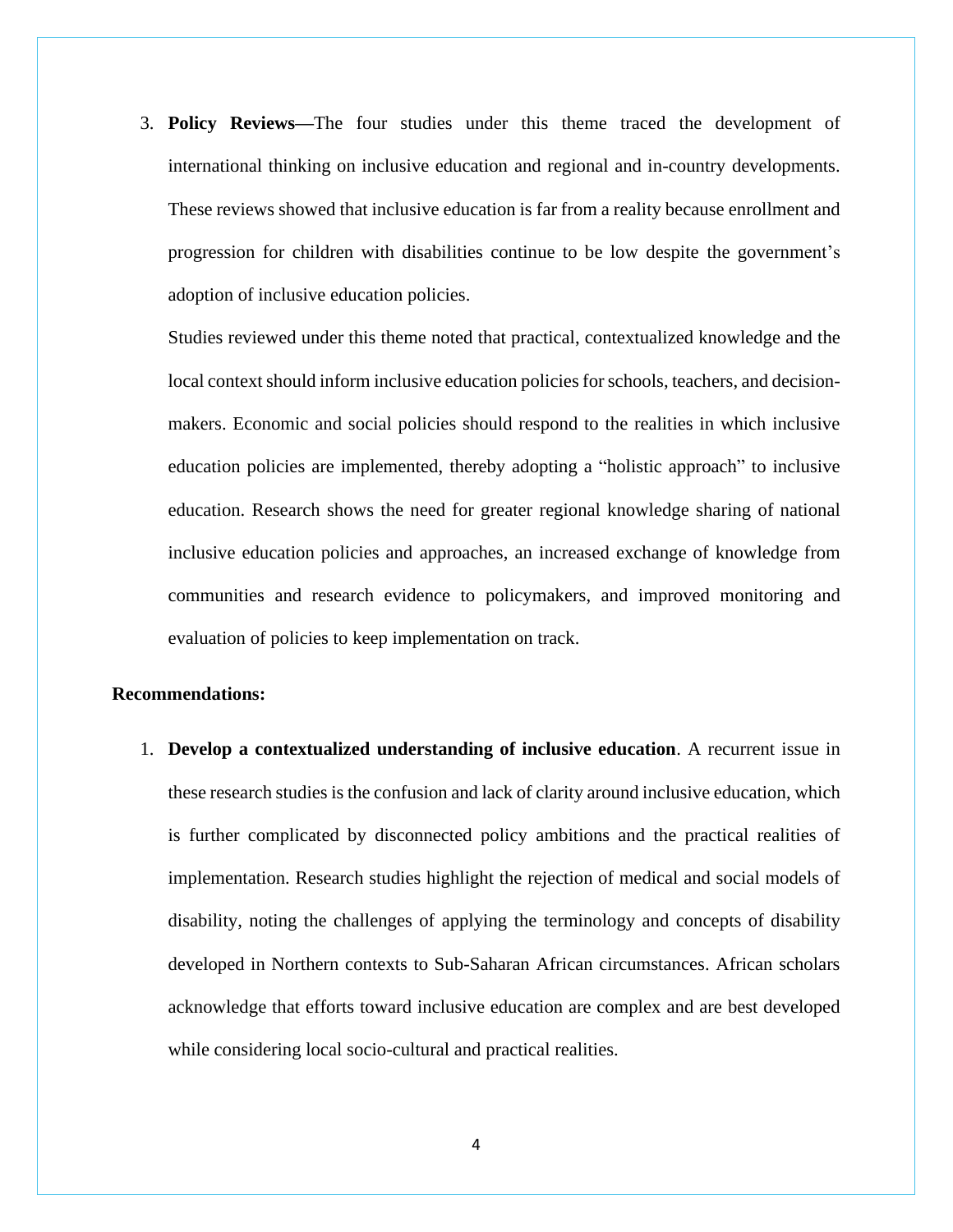- 2. **Adopt systems-level change.** The review notes that barriers to inclusive education are a product of the incoherence of systems that have introduced education policies without adequate resources for implementing action plans. Shifting this would need careful consideration at all levels, extending from acknowledging the uniqueness of cultures that influence the local education systems to the realities of classroom provision. Changes at all levels must be part of an overall program and policy framework, supported by ongoing dialogue between policymakers, government, local practitioners, parents, and persons with disabilities.
- 3. **Include the voices of children with disabilities.** Voices of teachers and parents dominate most research studies included in this systematic review, discounting the voices of children with disabilities.

Of the five studies that included the voices of learners with disabilities, students identified a range of positive experiences and friendships at school. Although learners with disabilities were very much aware of the stigma, discrimination, lack of resources, accommodations, and bullying at school, this did not alter their desire to attend school. Furthermore, the studies identified children with disabilities as strong self-advocates with the ability to voice their needs and concerns. This is starkly different from the barriers and enablers identified by teachers, parents, and other stakeholders to promote inclusive education at school and within communities.

4. **Identify and adopt local strategies**. The review identifies the possibility of developing and implementing local strategies for promoting inclusive education, including forming